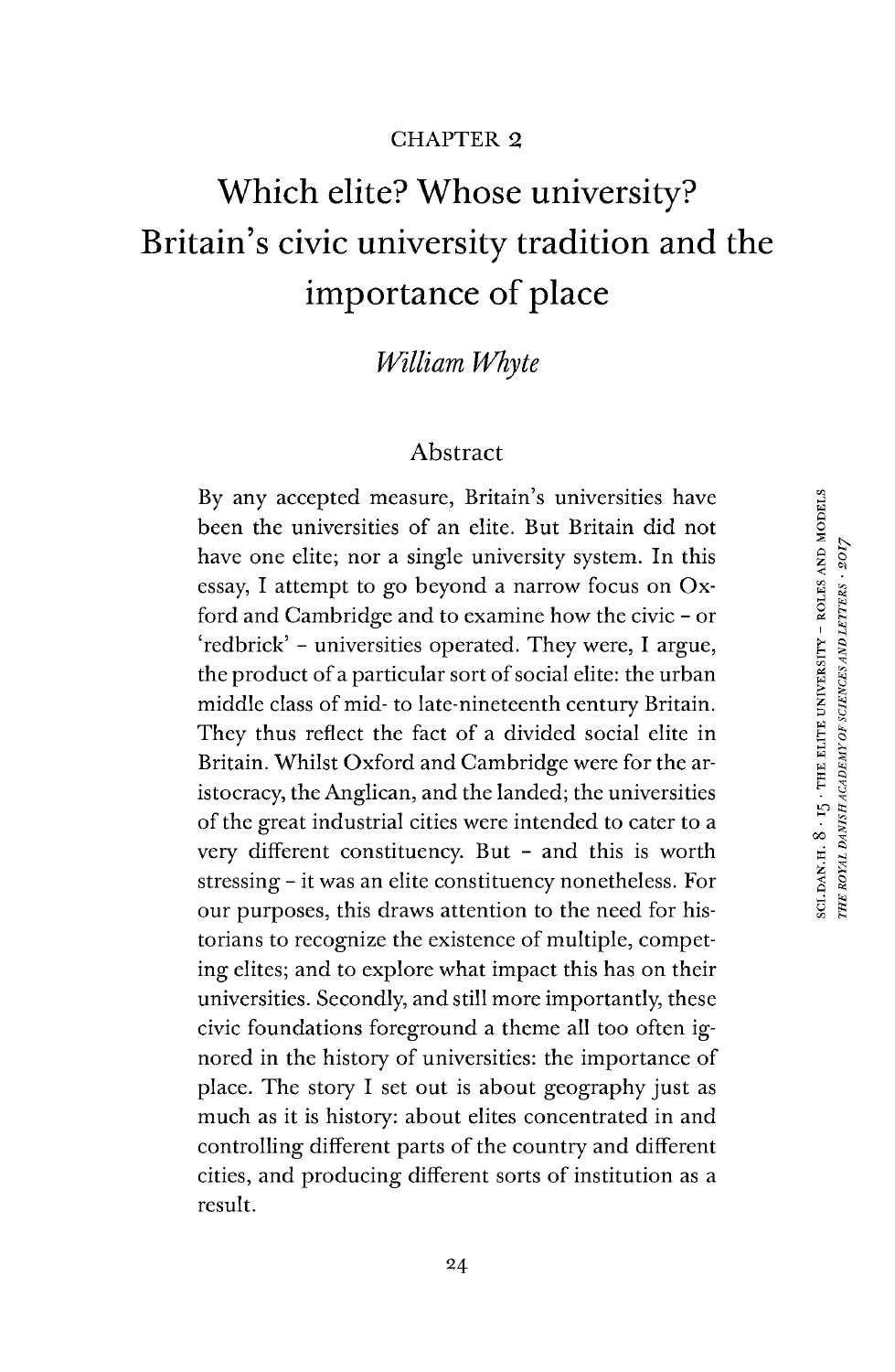Key words: University, Britain, Elite, Geography, Place, Students, Oxbridge, Redbrick.

By any accepted measure, Britain's universities have been the uni-versities of an elite.<sup>[1](#page-1-0)</sup> In the nineteenth century, somewhat fewer than one per cent of the eligible age group attended university. Thereafter, it'<sup>s</sup> true, there was expansion of provision - but it was slow and fitful, and comparatively limited, rising to three per cent in 1950, four per cent by i960, and eight per cent by 1970. It was not until the 1980s that Britain really entered the age of mass higher education (Halsey 2000). Moreover, throughout the period I shall focus on for the majority of this essay- between 1850 and 1980, say - the mission of Britain's universities was almost always articulated in terms of unabashed elitism. Both those who urged expansion and those who feared it; those who defended the universities and those who attacked them, all did so on the assumption that they existed to train a specially-selected elite: the 'leaders of tomorrow', as it was so often put (Anderson 1992).

In international terms, of course, this does not make Britain look very unusual. Its participation rates in 1900 bear comparison with those of other European countries, and even in 1950 it broadly matched Germany. If the expansion that followed was not as great as some - and certainly did not equal America's, which reached a participation rate of 35 per cent by 1970 - then nor was it wildly out of line with that of France, for instance (Halsey 2010; Ringer 2004; Thelin 2011). As this conference so amply demonstrated, the notion of a university system run by and for elites is hardly specific to Britain in the modern age.

Nonetheless, it is worth remarking that British historians and still more - British sociologists, educationalists, politicians and policy-makers have been peculiarly obsessed with what they have seen as the peculiarities of British universities, what we might call a sort ofhigher-education *Sonderweg.* Since the 1960s in fact (ifnot before), there has been a broad consensus that Britain's universities have

<span id="page-1-0"></span>i.The best single-volume introduction to this is Anderson 2000.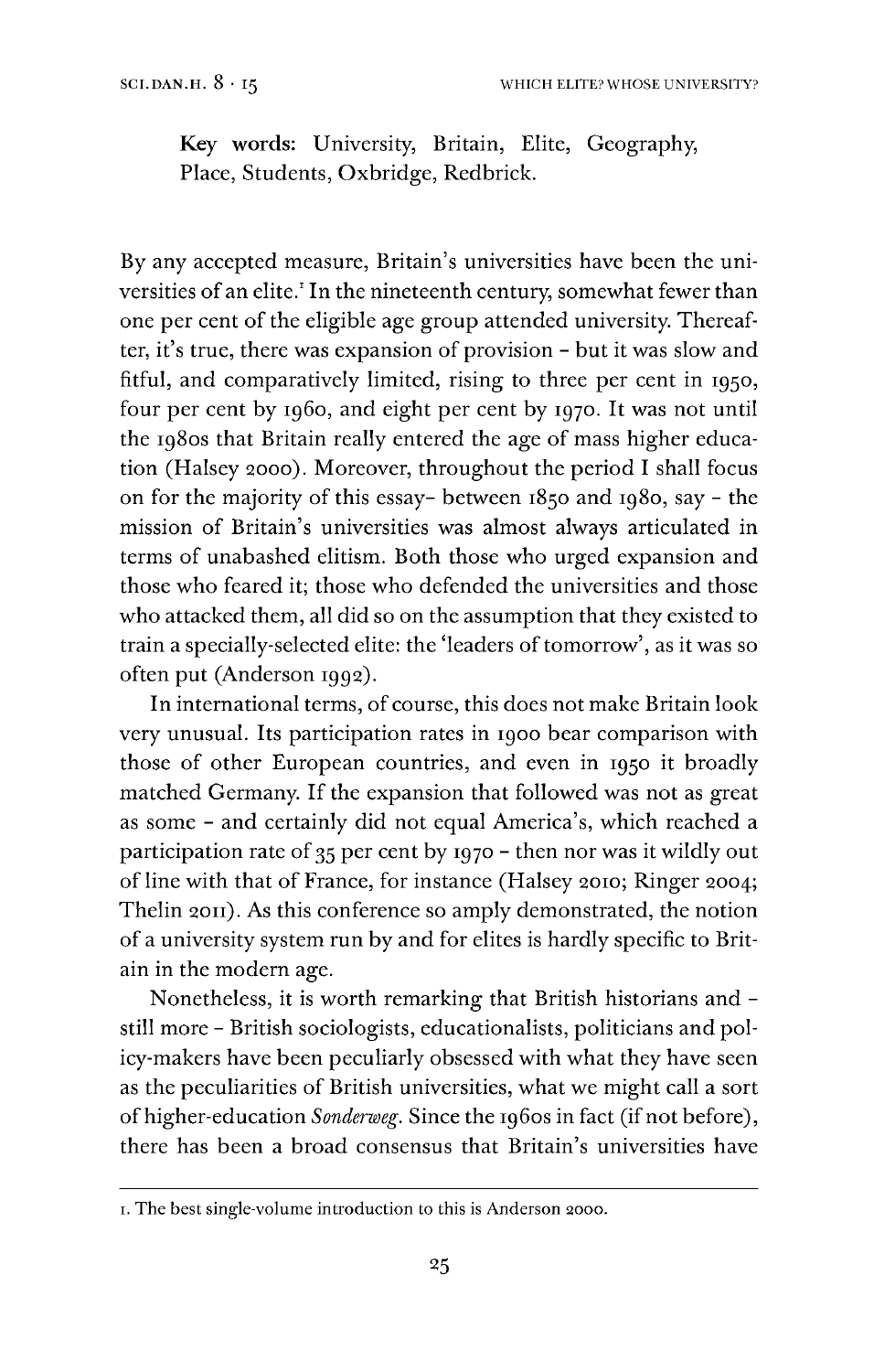been too exclusive, too removed from the realities of life, too much the creatures of an elite. This has had historiographical effects; but it has also helped to shape policy. The massive increase in student numbers from the 1980s onwards; the erosion of any distinction between universities and technical colleges or polytechnics; simultaneous attacks on university autonomy and attempts to create a dynamic market in higher education: all these recent and on-going developments owe much this myth about British university exceptionalism (Whyte 2015).

Historians of the right, like Martin Wiener, have argued that the universities perpetuated an aristocratic ethos which was profoundly at odds with the modern world - and especially with the modern, industrial and commercial world (Weiner 1981). Historians of the left, like Corelli Barnett, have similarly argued that British universities failed to match the innovation, inclusivity, or dynamism of their continental counterparts (Barnett 1985). That both Weiner and Barnett were acknowledged influences on government ministers in the 1980s and 1990s makes sense: they were arguing for an established consensus; a widely-held belief that Britain's universities were not only peculiarly elitist, but peculiarly backward-looking, unable to escape the influence of aristocratic Oxbridge (Annan 1982; Rustin 1986).

There are many ways to challenge this consensus. We might, for instance, point to the European comparisons I have already made, which show a somewhat different story, one that makes Britain more like its neighbours than its critics suppose. We might also point out that higher education is not confined to universities alone, and note that, from the late-nineteenth-century onwards, the most tremendous growth in tertiary teaching and learning took place in technical colleges (Argles 1964). By 1967, for instance, there were about 200,000 university students and another 179,000 at a bewildering range of different sorts of non-university institution (Halsey 2000, 225, 231). The history of these technical colleges and vocational training centres has barely been written - though most are now in fact universities themselves, and although, in their early years at any rate, they offer a very different, non-elite story of higher education to the one that is usually told (Pratt 1992).

In this paper, however, I want to stay with the elites and with the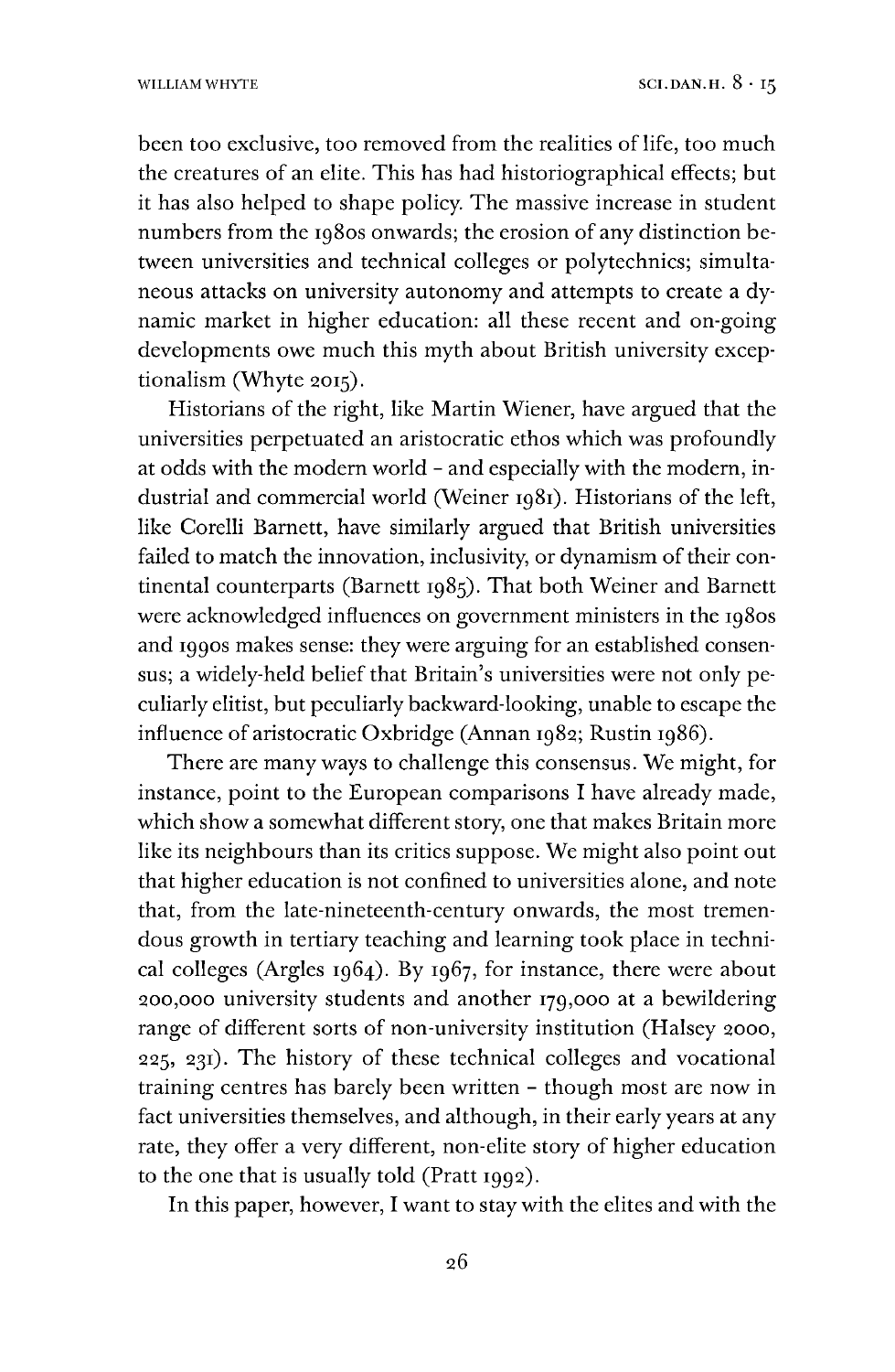universities, but to look at a very different range of universities from the ones that have usually been studied. The writings of Weiner, Barnett and the others; the views of politicians, journalists, and other commentators; even the research of sociologists and educationalists: these have tended, disproportionately, to focus on England'<sup>s</sup> two ancient universities - Oxford and Cambridge. For Scotland, of course, we have the work of Robert Anderson, which has called into question a series of lazy assumptions and hazy myths about higher education north of the border (Anderson 1983). But in England and Wales, the institutions which by 1900 provided university education for the majority of students remain quite remarkably under-studied.<sup>8</sup> Looking at these civic universities, I would argue, provides an alternative history of British higher education whilst also helping us to consider what it is we mean by elite universities and what we might mean by the term "elite" itself. It suggests that critics have been right to see the British system as elitist; but they have been wrong - because too simplistic - in their characterization of both the British elite and the British university system.

# Finding Redbrick

My paper grows out of a decade-long research project on the civic universities, funded in part by the Leverhulme Trust. In the book that resulted, I traced the history of Britain's civic universities from the 1780s until the present day (Whyte 2015). These "Redbrick" universities, as they were called, have been neglected by historians. Indeed, mine is the first full-scale study for 60 years. Yet as I have sought to show, these foundations - in Manchester, Liverpool, Leeds, and elsewhere - formed an important aspect of Britain'<sup>s</sup> higher education; an alternative model from that of the two ancient English universities: arguably the model to which all Britain's universities have come to cleave in the present day. In a sense, I suggest, all the 132 universities, all the 2.3 million students currently studying in England and the numerous students and institutions in2

<sup>2.</sup> Key introductions to this theme include Jones 1988, Sanderson 1988, Shattock 2002.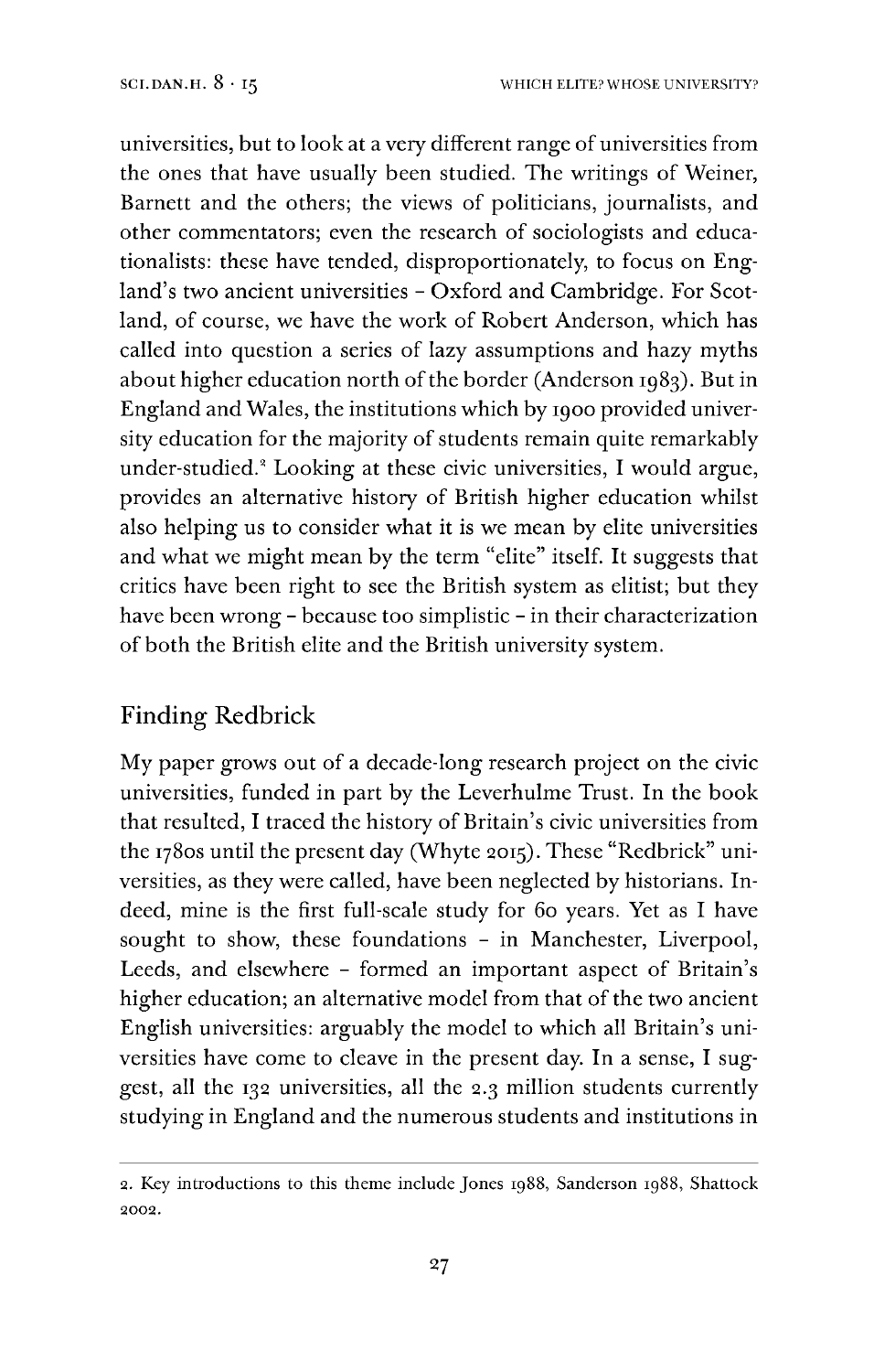

FIGURE 1: Redbrick University: Liverpool.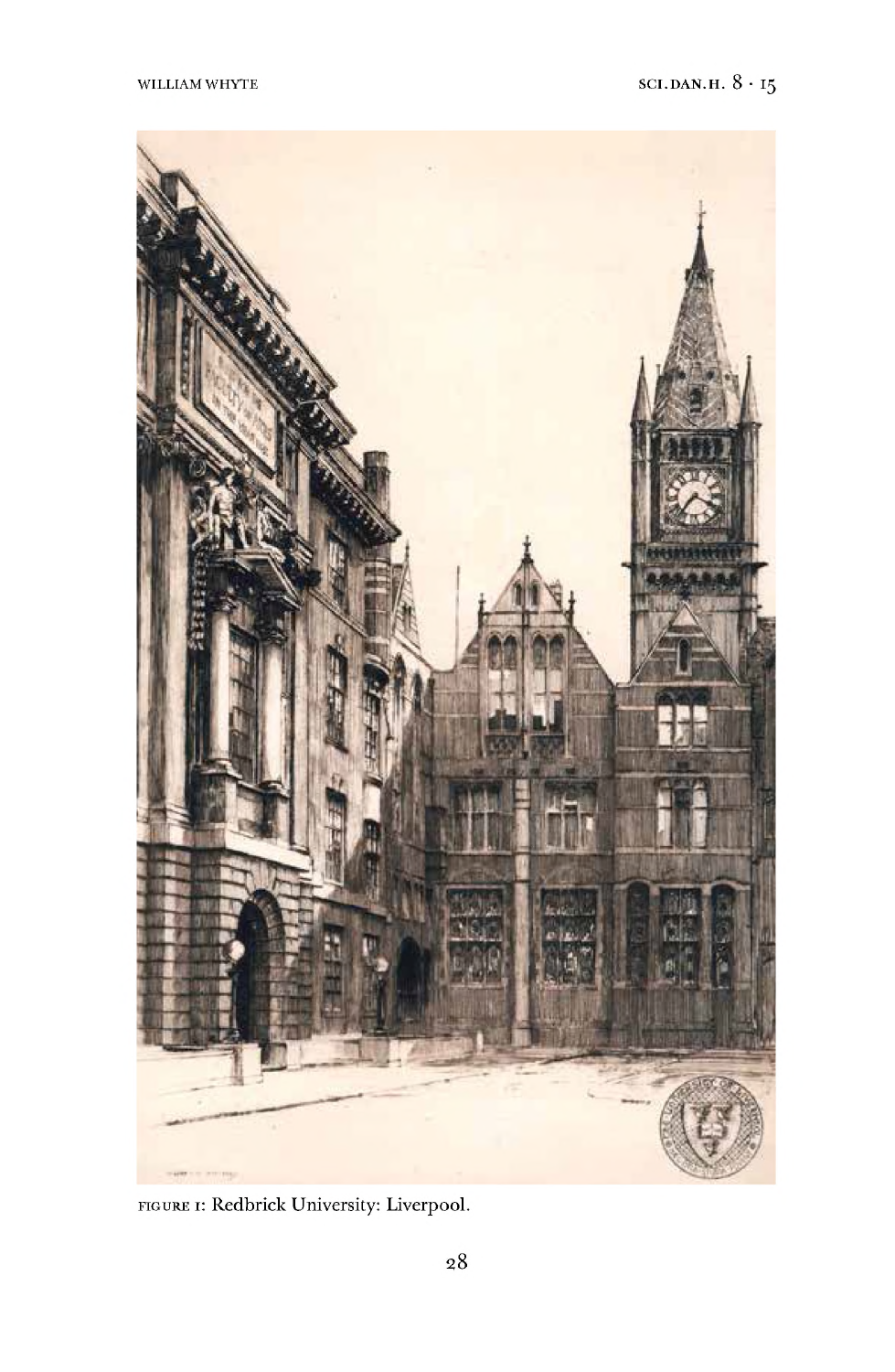Scotland, Wales, and Northern Ireland, share a similar experience of the university: one shaped above all else not by Oxbridge but by Redbrick.

This would have seemed unlikely in 1850, of course. Then, Oxford and Cambridge were truly dominant. In simple numerical terms, they educated almost all the university students in England (Brock and Curthoys 1997; Searby 1997). The recently-founded University of Durham was all-but moribund; the federal university of London, another establishment of the 1830s, was struggling to graduate more than a few dozen students each year (Andrews 2016; Willson 1995). In Scotland, there were, it is true, no fewer than five older, larger, more inclusive institutions; but, as Robert Anderson has shown us, they too were being reformed in the image of Oxbridge, as Scots commentators feared that their graduates could not compete with students from the south (Anderson 1983).

By 1980, by contrast, the civic universities were in many respects dominant: they were the largest part of the university sector, with the most students, the most staff, and - collectively - the most income. Although, as we shall see, new universities had been founded in the 1960s, the old civic powerhouses in the great industrial cities had borne the brunt of expansion: Leeds grew from just over 3,000 to just under 10,000 students in the decade from 1963 to 1973 (Gosden 1975). Manchester went from around 5,000 to almost 15,000 at exactly the same time, becoming known as the 'empire on which the concrete never set', as it built big to respond to change (Pulland and Abendstern 2000, 265). Even Oxbridge was reshaped in the image of the civics, as the historian Denis Mack Smith observed: "During the last twenty years", he wrote, in 1953, "the older universities have both of them moved far towards Redbrick, a direction symbolised by unexciting and efficient laboratory architecture" (Mack Smith 1953, 54.).

The decades after 1980 would see the Redbrick model predominate further, as the other part of the higher education sector - the Polytechnics established in the 1960s - were transformed into civic universities themselves (Shattock 2012). Their models in this were the old Redbrick foundations, not even older Oxbridge. Thus, for instance, at the University of Staffordshire, one of the first wave of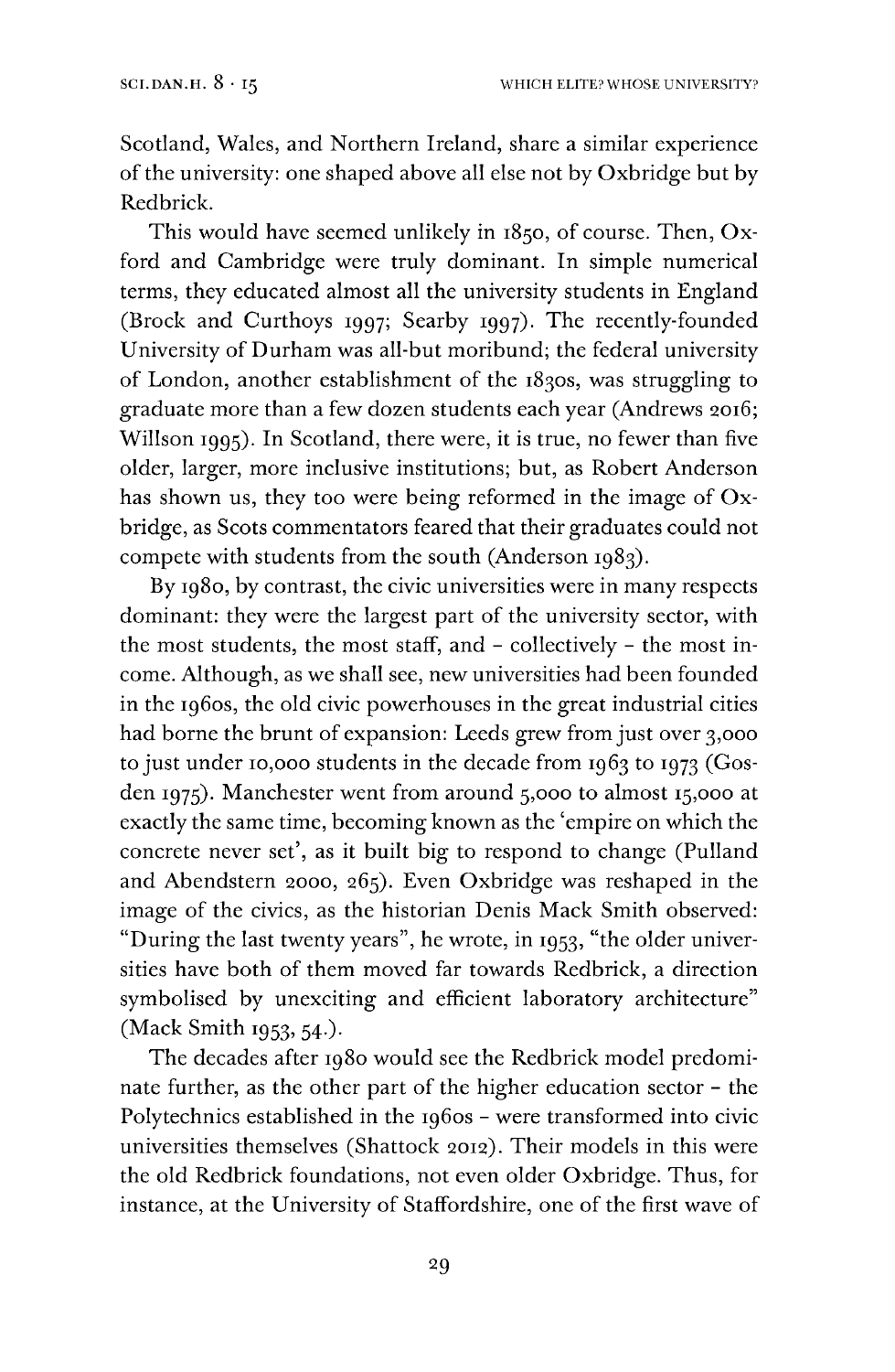new universities in 1992, the question being asked was one familiar to the historian of Redbrick, because it was exactly the same one that had been asked for more than a century: 'What is a civic univer-sity - and how can we be it?'.<sup>[3](#page-6-0)</sup>

This is a tremendous historical change - a change, I should emphasize again, that has been bafflingly and almost wholly ignored by the majority of writers who continue to be obsessed by Oxbridge. But it is a change that conceals important continuities. One of those continuities is the fact that transformation of Britain's university system was driven by institutions which owed a common debt to their nineteenth-century heritage. These remained civic universities even when part of an expanding national system. The second continuity was the issue with which I began this presentation: the composition of the study body.

It's not simply that these students were an elite - whether at  $Ox$ bridge or Redbrick - in comparison with the vast, overwhelming majority of their age cohort, be it the 99 per cent excluded from university in the 1850s and 60s, or the 92 per cent excluded in the 1960s and 70s. No: there was another, even more important, sense in which these universities were elitist; the fact that the social origin of their students remained exclusive.

This was obviously true of Oxbridge, with its links - some of them institutional - with the upper classes, the aristocracy, and the public schools. It'<sup>s</sup> worth remembering, after all, that King'<sup>s</sup> College Cambridge was founded to educate Etonians, whilst Winchester was a feeder school for New College, Oxford. Until the reforms of the 1850s, too, all scholars of my own college, St John'<sup>s</sup> in Oxford, were directly appointed by their own school - Merchant Taylors in London, without the college having even the power of veto, much less the final choice; and it was only scholars, of course, who could become fellows (Brockliss 2016; Leedham-Green 1996).

What's more remarkable, however, is that even as it expanded, even as it transformed Britain's higher education, Redbrick too remained socially exclusive. Indeed, up until 1980 - when changes in British secondary education began to have a countervailing effect,

<span id="page-6-0"></span><sup>3.</sup> Interview with Paul Richards (deputy-vice-chancellor) 21 December 2010.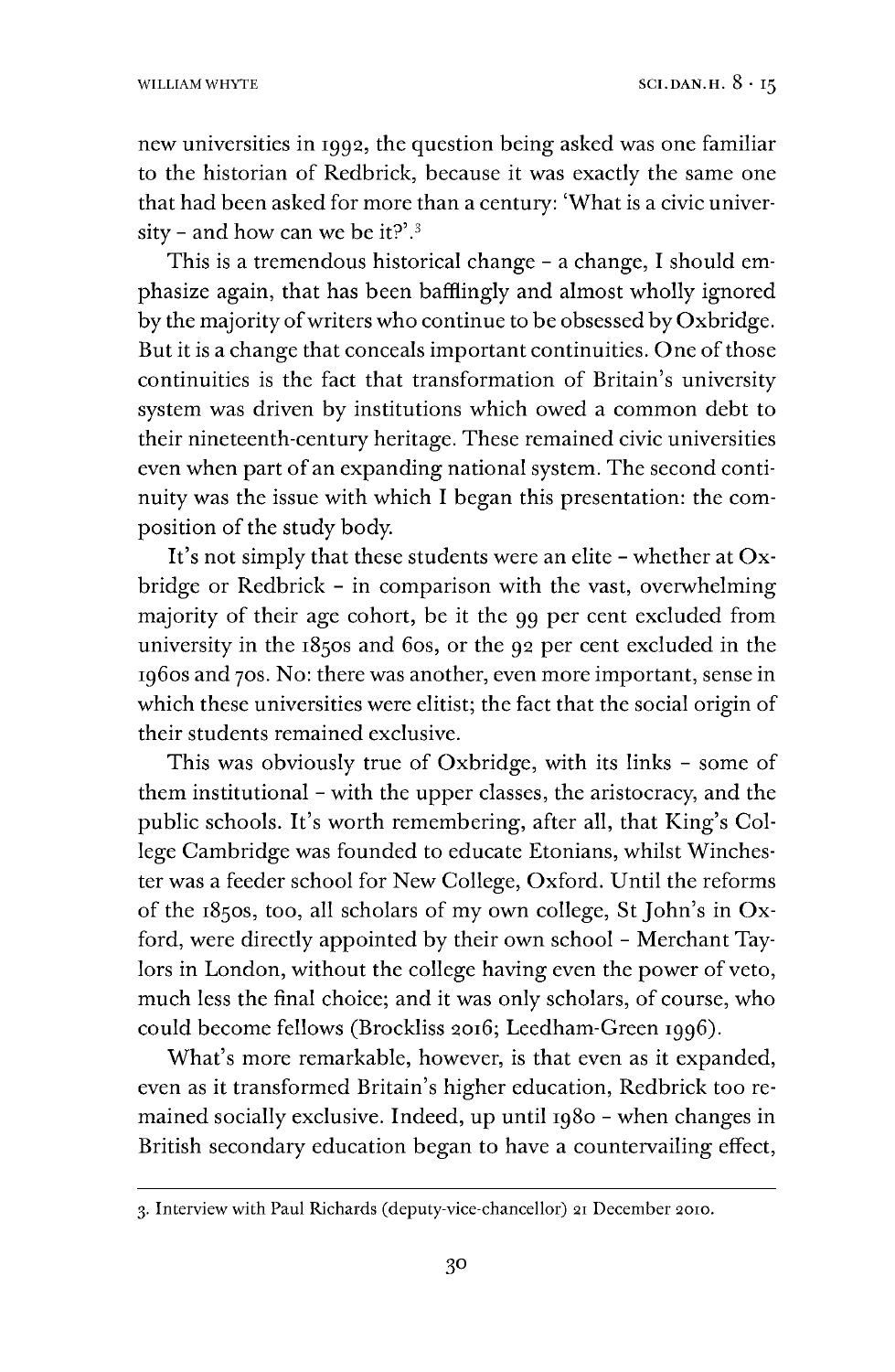at least on the two ancient universities - the trends suggest that whilst Oxford became home to an ever-broader social constituency, the civic universities continued to cater much the same sorts of people. Data on this are hard to come by, but student financial support figures do give something an approximate figure. It'<sup>s</sup> notable, therefore, that the end of the 1920s, for example, 53 per cent of civic university students were in receipt of some sort of financial aid, compared to 38 per cent at Oxford and Cambridge. By the mid-1930s, however, the figures were 46 per cent at Redbrick and 43 per cent at the ancient universities (Whyte, 2015). They appear to have continued to diverge thereafter. Indeed, by the 1960s, one of the leading civic institutions - Birmingham - was, in the words of its historians, faced by a student body which was 'the most select in the University's history' (Schwartz 2000, 385).

## Explaining elitism

How do we account for this elitism? What explains this story of remarkable change and yet striking continuity? The answer, I would argue, is that continuity and change are in this case linked - indeed, they're causally connected. This is important for historians of British higher education, and - I should like to argue, for British historians more generally, especially those who (like me) want to challenge the existing assumptions about Britain's higher education failings. But, for our purposes, as part of this project, such a story tells us something useful about elites, about universities, and above all - about elite universities. In particular - and this is what I will focus on for the remainder of this essay - it raises central, definitional, questions: firstly, the nature of elites; and secondly, the place of these elites and their universities. I shall take each in turn.

In the first place, it'<sup>s</sup> worth remarking that the civic universities were the product of a particular sort of social elite: the urban middle class of mid- to late-nineteenth century Britain. Far more homogenous than the bourgeoisie of earlier decades, less riven by the divisions of politics and faith that motivated the creation of two rival London colleges (one Whig and secular, in UCL; one Tory and Anglican in King's), the middle class dominated the towns and cit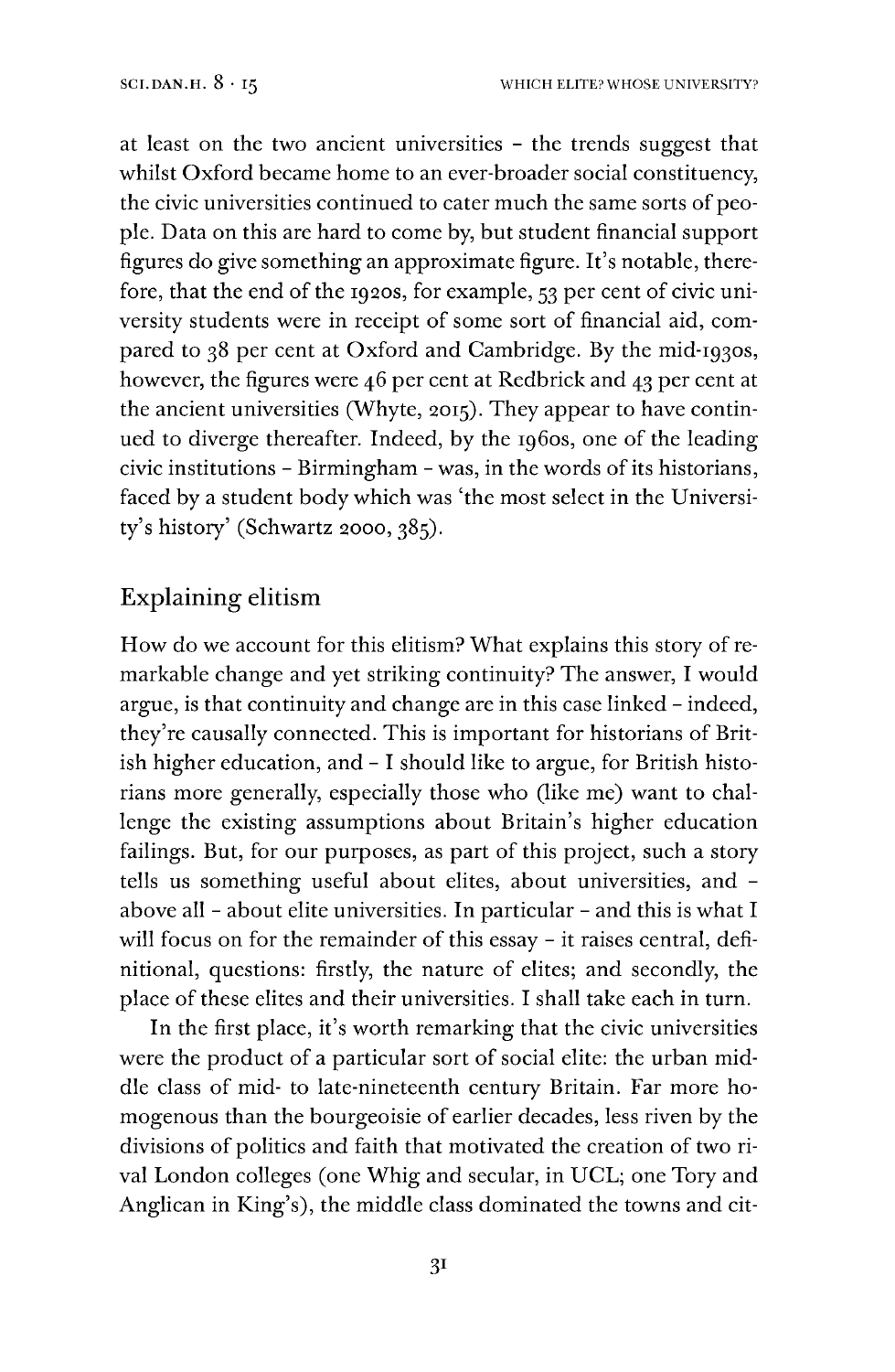ies of Victorian Britain - and created institutions which reflected their values and their power.[4](#page-8-0) Universities were just a part of this, and relatively small part at that. Indeed, whole cities were rebuilt in the years after 1850 as the broad streets and squares, town halls and municipal libraries, museums, art galleries and the rest still testify.

A good case study of this process at work can be found in Bristol in the decade after 1865. Here, as the urban historian Helen Meller has shown, was an 'urban renaissance'; one driven by an ambitious, upwardly-mobile, bourgeois social elite - an elite which had seized control of municipal life. The result was not just a very different sort of politics, but also a very different sort of town, as Bristol gained new galleries, concert halls, museums, and public spaces: all of them built by and for the bourgeoisie. Amidst all this building, Meller concludes that the founding of Bristol University College marked a climax of the "cultural renaissance" (Mellor 1976, 62).

The same was true, as Simon Gunn has noted, of Manchester, where the future university - Owens College - became a permanent feature on tours for visiting dignitaries: a symbol of the city's culture and of the class that had built it (Gunn 2000, 231). Indeed, this was a pattern found all across England, Wales, and even in Scotland, where the establishment of the University of Dundee served a similar purpose (Southgate 1982). And if course, this was not simply a symbol: it was also an important way of educating the children of these civic elites for future leadership. "It is necessary", wrote the historian Goldwin Smith in 1878, "that the chiefs of English industry should have culture" (Smith 1878, 89). Universities were the result. And, to return to Bristol, what is striking is quite how open these elites were in defending the elitism of the institutions they had established. 'It is for us, the middle class ... to resolve that we will, instead of falling into the back rank, maintain our position of influence in the country,' argued the Liberal MP Samuel Morley at a meeting held to create the University of Bristol. 'This we can only do by promoting the culture and intellectual advancement of our sons and daughters' *(Report* 1874, 41).

<span id="page-8-0"></span><sup>4.</sup> On the division in London, see Thompson 1990; on the middle classes in nineteenth-century urban Britain, see Morris 2000 and Trainor 2000.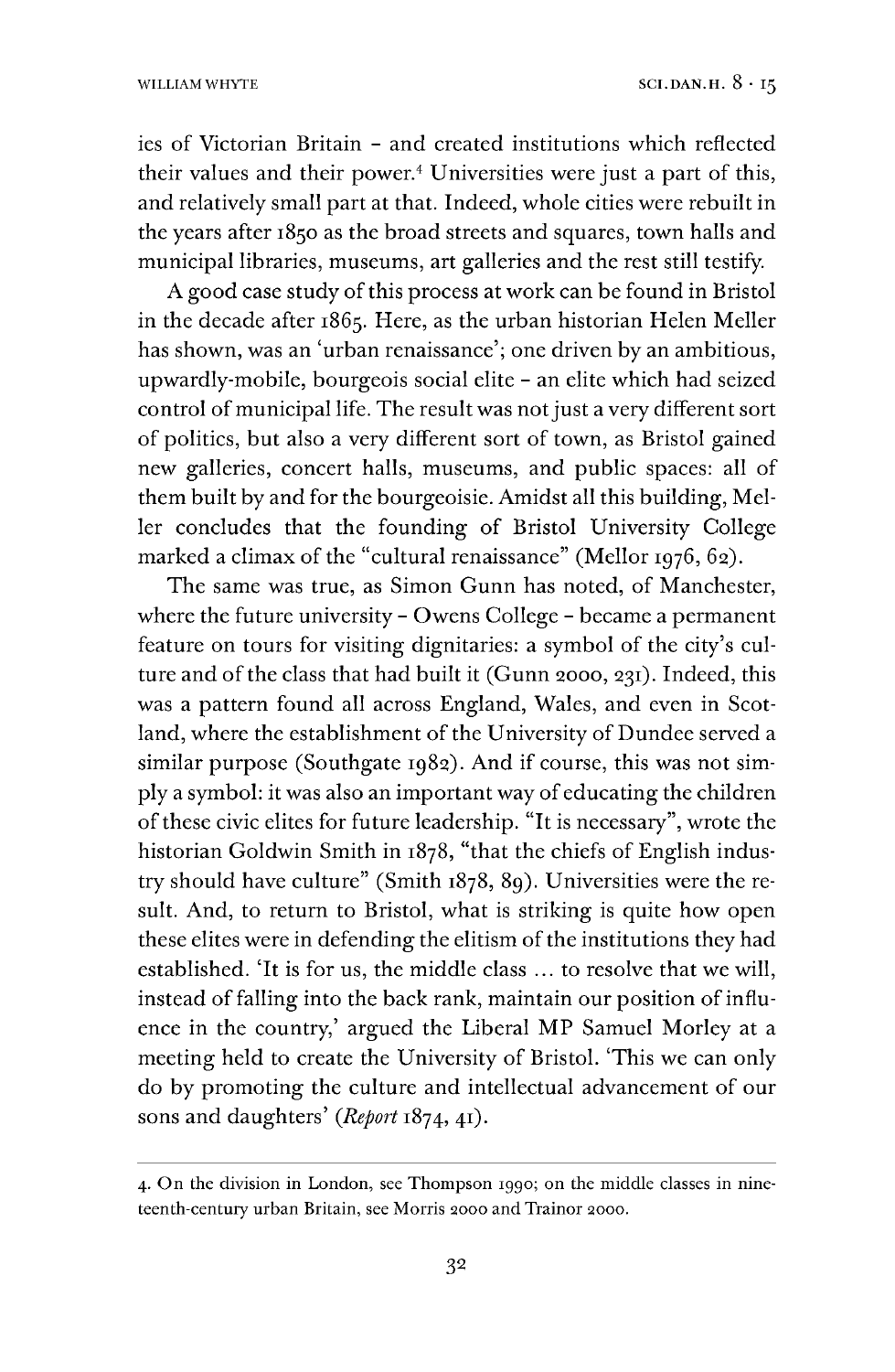

figure 2: Civic University: Birmingham.

Thus - to return to return to the theme of the conference and this volume - we can see that the civic universities founded in the nineteenth century reflect the fact of a divided social elite in Britain. Whilst Oxford and Cambridge were for the aristocracy, the Anglican, and the landed; the universities of the great industrial cities were intended to cater to a very different constituency. But - and this is worth stressing - it was an elite constituency nonetheless. As W. D. Rubenstein has shown, Britain's very wealthiest in the nineteenth century were sharply divided: on the one hand, there was an Anglican elite, based in the south and drawing its resources first from land and then from finance. This was the Oxbridge elite. But there was another elite too: every bit as a wealthy and every bit as socially superior; an elite based in the north and in the midlands; an elite which drew its resources from manufacturing and commerce (Rubinstein 1977).

This helps to explain the paradox once noted by Sheldon Rothblatt, the peculiar fact that in the nineteenth century, Britain had 'two cultural and intellectual centres': one based in London and Oxbridge, but the other to the north (Rothblatt 2006,138). It also helps to explain why the civic universities were much more than the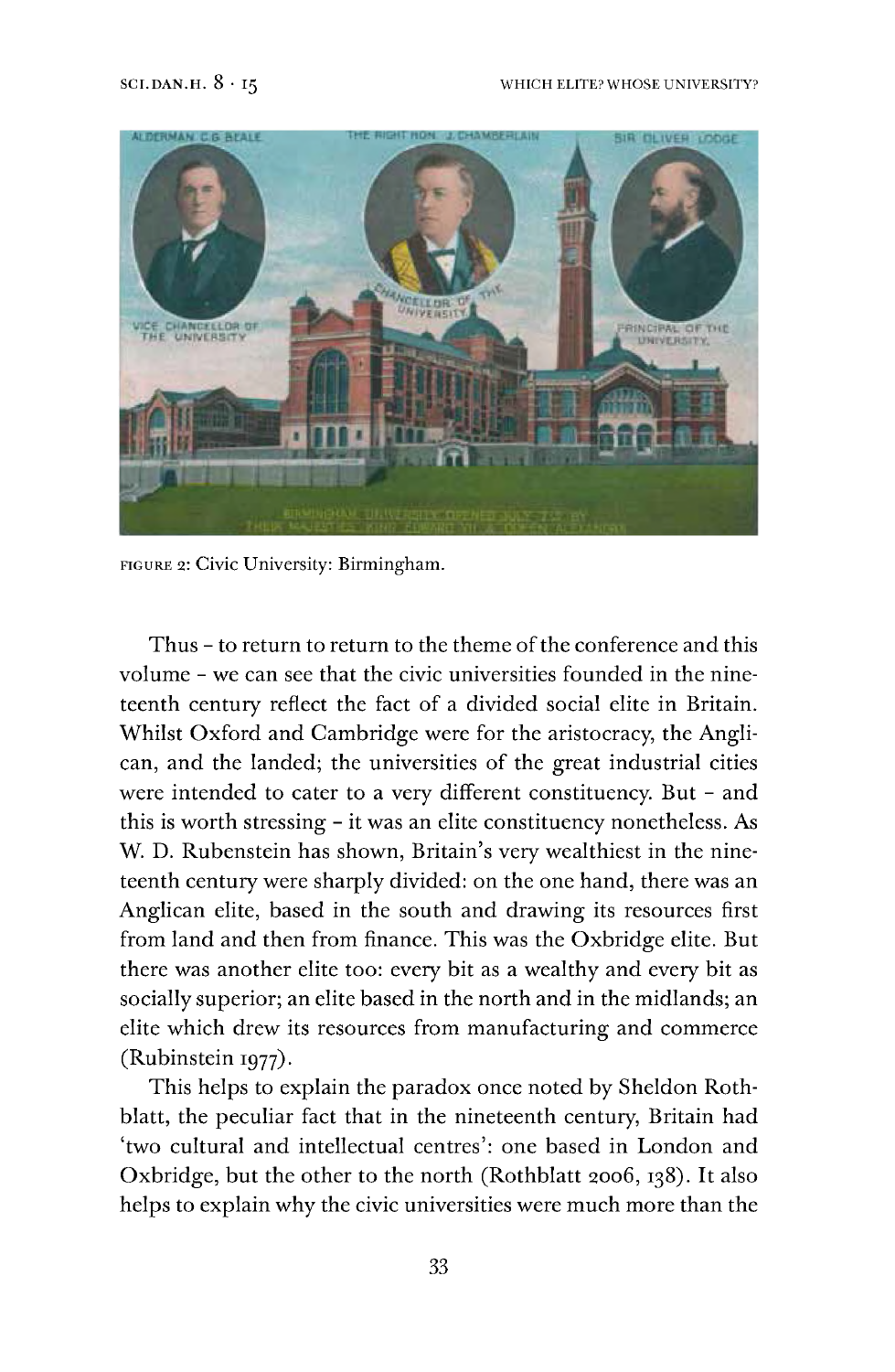cheap imitations of Oxbridge that their critics like Martin Wiener have wrongly described them as being. For our purposes, it draws attention to the need for historians to recognize the existence of multiple, competing elites; and to explore what impact this has on their universities.

Secondly, though, and still more importantly, these civic foundations foreground a theme all too often ignored in the history of universities: the importance of place. The story I've been telling is of course about geography just as much as it is history: about elites concentrated in and controlling different parts of the country and different cities, and producing different sorts of institution as a result. But universities are themselves places - indeed, as the writer Christopher Driver once put it, 'Universities are, before anything else, places: populated packages of bricks and concrete and Gothic mouldings and flowering shrubs, set down in a particular park, suburb, or city, at the bidding of a particular civilisation, to grow up in their own way' (Driver 1971, 33). That insight has been enormously important to me in my recent research - it lies at the heart of my last book, and informs my next project on the material history of uni-versities - and it is important here and now too.<sup>[5](#page-10-0)</sup>

For these universities - these places - were not just built by a particular elite, they were built in the image of that elite: mirroring the houses, the other public buildings, and expressing the particular aesthetic of the elite who constructed them. This is why they became synonymous with a particular style of architecture - why they became known as "Redbrick" universities. So it was that Alfred Waterhouse - the great civic architect of Manchester - was responsible for the universities of Manchester, Liverpool, and Leeds. Waterhouse was, as they noted at the time, 'a gentleman already well known in Manchester for the ingenuity and convenience of his plans and the elegance of his designs' (Manchester University Archives  $1868/q$ ,  $112$ ). He was thoroughly trusted by the elite who were already using him to rebuild the city, constructing town-halls, townhouses, court-houses, and other monuments of civic life (Cunning-

<span id="page-10-0"></span><sup>5.</sup> The forthcoming book is The University: a material history, for Harvard University Press.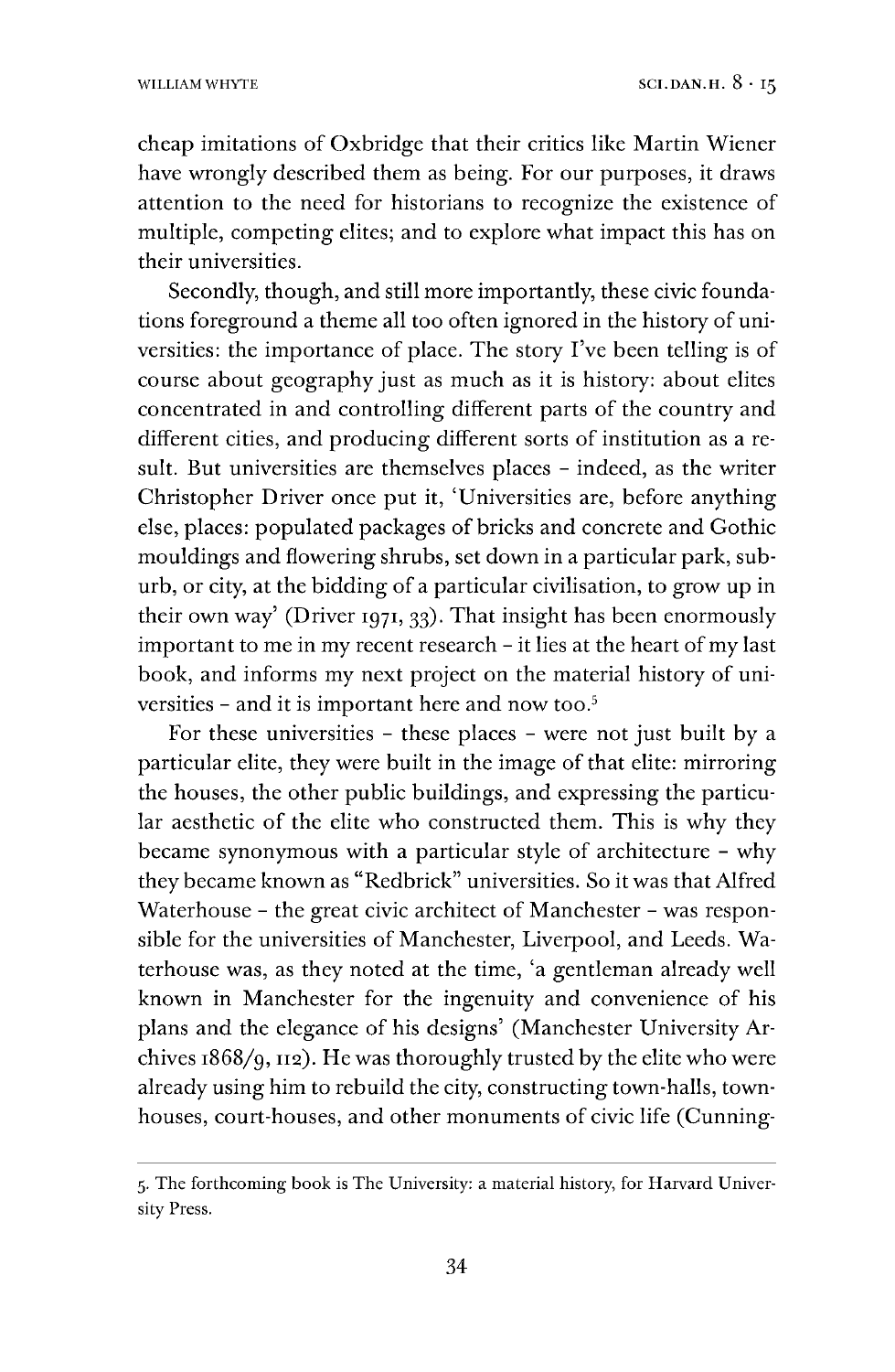ham and Waterhouse 1992). The university, in that sense, was just another monument to the triumph of a particular local elite.

This architecture was deliberately different from that used by London or neo-Renaissance Oxbridge. The former had embraced neo-classical styles from the start, with UniversityCollege London, in particular, seeking to evoke 'a palace for genius ... where future Ciceros should record their influence of that incitement which Tully declares he felt at Athens, when he contemplated the porticoes where Socrates sat' (F. A. Cox, quoted in Bellot 1929: 48). At the two ancient universities, by contrast, the later nineteenth century was characterized by a Renaissance revival, a deliberate attempt to escape Gothic forms (Whyte, 2006). The self-conscious adoption of an eclectic Gothic style; the embrace of red brick, terracotta, and faience; the traceried windows and ornamented door-surrounds: all this was intended to be utterly distinct. That they became known as "Redbrick" universities was, in that respect, both apposite and a recognition of just how distinctive their architecture actually was (Whyte, 2006b).

And this architecture was not just intended to mark these out as a very particular sort of university, the product of a special sort of local patriotism (Whyte, 2011). It was also designed to exclude locals who were not part of the elite. In his work of memoir, *The Classic Slum,* for instance, Robert Roberts recalled his uncle, an impoverished wheelwright, going to visit the newly-founded Salford Technical Institute - now the University of Salford - in the 1890s. Looking at the tall, imposing, red-brick and terracotta building, he was clear. This "wasn't for people like me" (Roberts, 1971). And he was right: that was indeed, the impression it sought to convey. Take the University of Cardiff, for example. Here was a building - an institution, a place - defined by exclusion, for as the architect put it, the building was intended to be a place "from which the public can at will be wholly excluded, save for a narrow peep through iron screens just to whet the appetites" (Caroë 1909-10, 23-4).

These origins - in a particular sort of elite and in a particular sort of place - help explain why it was that the civic universities remained middle-class institutions. They were the product of a distinct set of circumstances, elite universities for a particular elite. And they created institutions which functioned as - and were seen as - welcom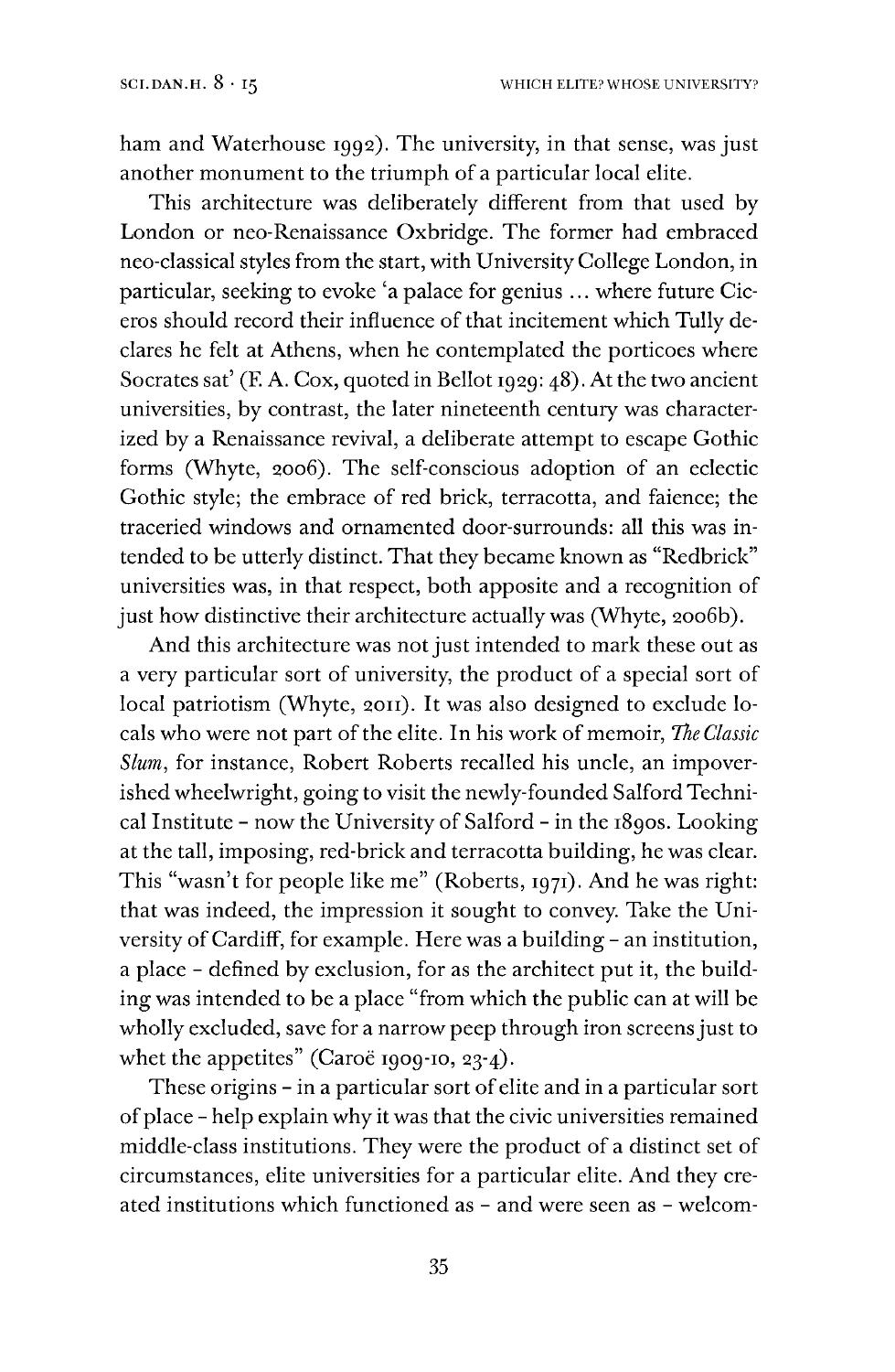ing for only a very small section of the community. That helps to explain the continuities, not least in the social origins of the students which attended them.

### The legacy of Redbrick

The patterns which characterized the nineteenth century continued long into the twentieth century, with working-class students always a minority and often regarded as problematic as a result. One response was the establishment of residential accommodation - the halls of resident which became such a familiar and important part of civic university life. Not least of their attractions was the belief that residence would socialize - and civilize - their inhabitants, inculcating bourgeois values (Whyte, 2013). Offering corporate life and collegiate discipline, combined with the material conditions of middle-class existence, these halls were intended to turn the impoverished into elite. In this context, even the soft furnishings could be thought of as instruments of social transformation, for, as the Committee of Vice Chancellors and Principals declared in 1948, "thick pile carpets have a remarkably civilising effect on students" (CVCP  $1948, 46$ ). In that way, even new developments - like the halls - can be understood as the outworking of older ideas, not least ideas about the values and virtues of an educated elite.

In many respects, this continues to be the case; indeed, as British higher education has expanded, so it has come to reproduce the Redbrick model (Whyte 2015). The creation of nearly twenty universities in 1960s (Beloff 1968; Burgess and Pratt 1970); the conversion of scores of former polytechnics, teacher-training and technical colleges in the 1990s (Scott 1995): each development - no matter how apparently dramatic - simply served to confirm the importance of the Redbrick university model, not least its architectural example. Both waves of expansion involved building; and both waves of new universities thus came to build exactly the sorts of monumental structures that had characterized the Redbrick tradition. The styles may have varied; but the ambition and the intention did not. "The polytechnics come to the new sector with a range of immediate handicaps", wrote one commentator in 1992. "Most do not *look* like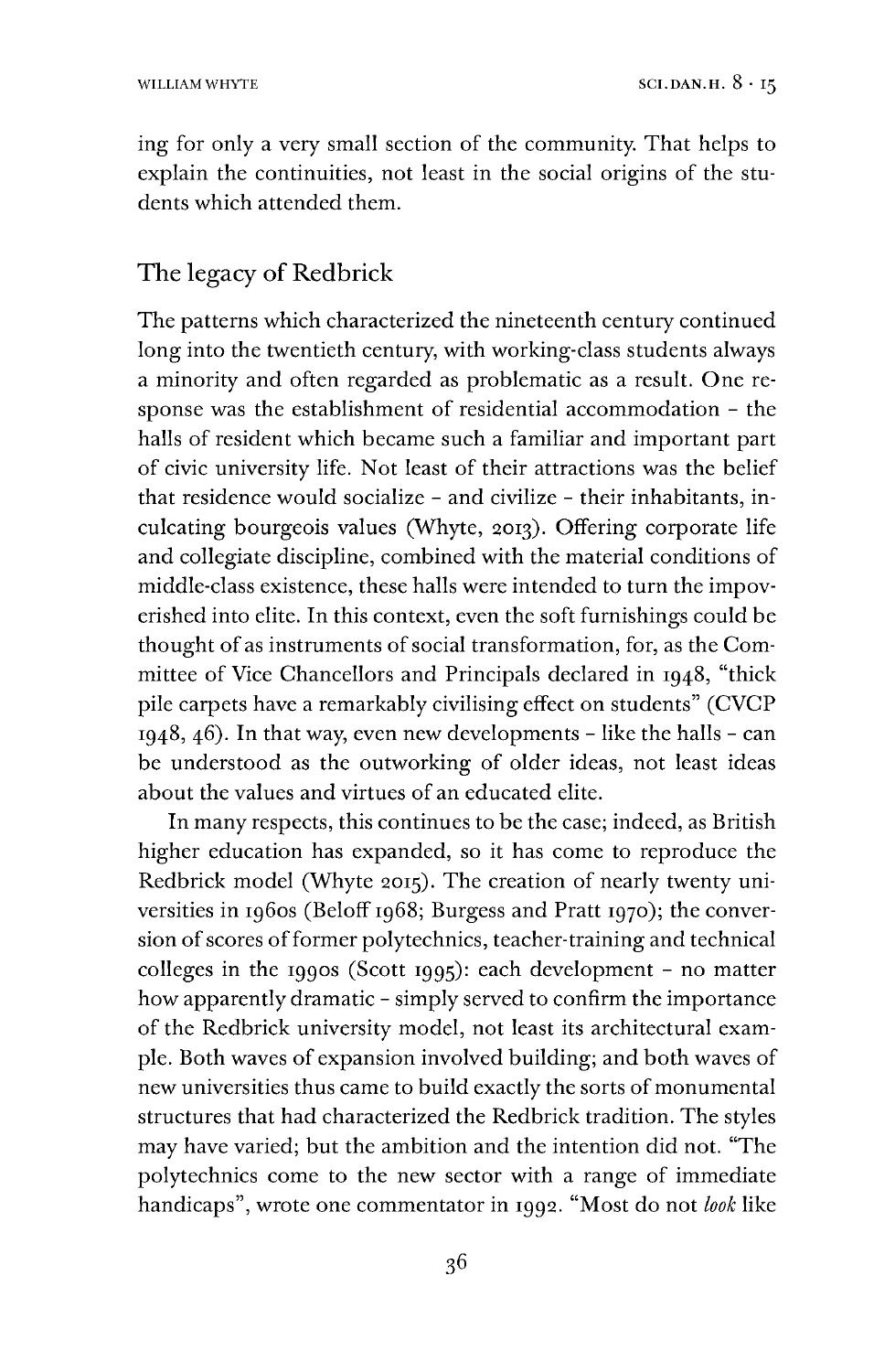

figure 3: Gothic University: Manchester.

universities; environmentally many remain a quantum leap from a university campus culture" (Price 1992, 247). Small wonder the creation of new universities resulted in a slew of masterplans and expensive edifices; small wonder, too, that between 1990 and 1995 British higher education spent no less than £1 billion on student residences alone (Blakey 1994, 77).

This surprisingly stable sense of place has been matched by a remarkably stable student body. For despite the rhetoric about equality and access to university, it must be said that the expansion in provision has not been accompanied by social transformation (Mandler, 2015). Rather, as other, younger institutions have increasingly come to imitate older foundations, so the bourgeois inspiration which animated the Redbricks has become near universal, creating what one commentator- the well-placedjournalist-turned-vice chancellor Peter Scott - has termed "a middle-class mass system" (Scott 2005, 73). Each expansion, indeed, has simply served to increase the percentage of middle class children who move on to higher education without significantly advancing the prospects of those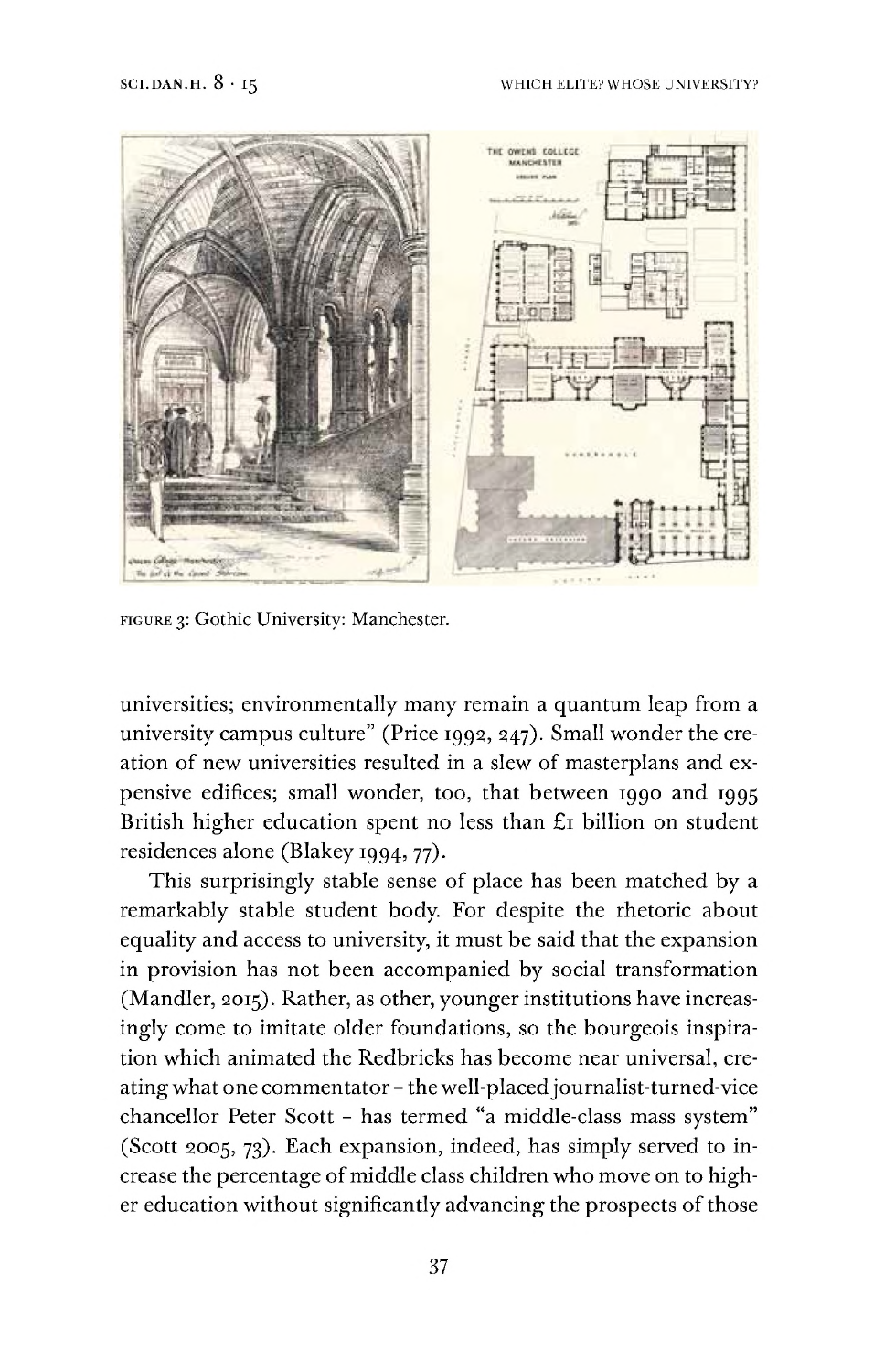lower down the social spectrum (Boliver 2011). There are many reasons for this - not least the fact that educational inequality reflects widening social inequality (Choudry et. al 2010; Reay et. al 2009). But the fact that British universities - even the newest of the new universities - remain wedded to and modelled after the Redbrick tradition has also proved off-putting for many.

The strength of this tradition has left a higher education landscape that is deeply unappealing to precisely those people who need most encouragement to apply to university, as recent research has shown. "What's a person like me going to do at a place like that?" asked one typical student on a visit to King's College, London (Reay et al. 2011: 864). Similar emotions were expressed by another aspirant undergraduate visiting the dauntingly neo-classical UCL and the shiny new LSE: "wonderful but just very off-putting", she observed; "they are both very rich universities, not really my sort of places" (Reay 2003: 308). That the imposing campuses of Redbrick and its imitators have never felt like the sort of places that are open to everyone tells us much about them, much about the impact of place, and much about elites in modern Britain.

### Conclusion

What I have argued in this paper is that the civic universities of Britain were not just imitations of Oxbridge. Indeed, they owe their origins and development to a very different sort of environment. They cannot be explained, indeed, without reference to a very different elite: the (predominantly) northern, non-conformist, middle-class elite who dominated civic life in the late nineteenth century and built universities to reflect - and to perpetuate - this dominance. The model they developed has, however surprisingly, survived the expansion of higher education which characterized the later twentieth century, reproducing institutions - places - which share a family resemblance. They are, as a result, elitist; even if the elite they sustain is bourgeois instead of aristocratic. Such a conclusion raises questions about the idea of "an elite"; it suggests we much always be attentive to the multiple elites which modern societies create. It also draws attention to the geographies of elitism, be they national, local,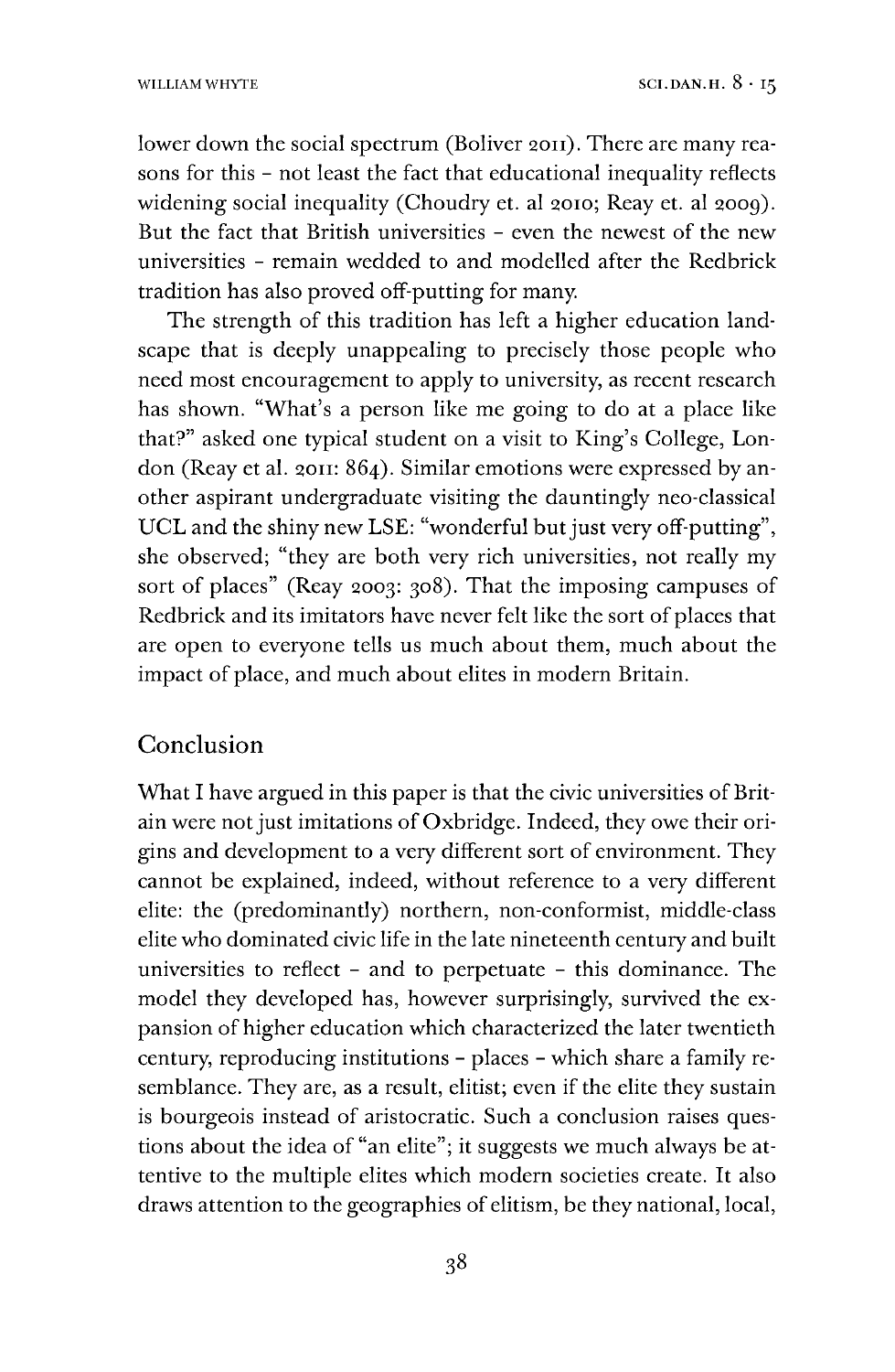or very highly localized. Universities are places before anything else: places which exclude as well as include; places which articulate ideas and identities; places which have a life of their own.

# Bibliography

- Anderson, Robert: *Education and Opportunity in Victorian Scotland; schools and universities,* Oxford: Oxford University Press 1983.
- *- UniversitiesandElitesinBritainsincei8oo,* Basingstoke: Macmillan 1992.
- *- British UniversitiesPast andPresent,* London: Hambledon Continuum 2000.
- Andrews, Matthew: *Durham University: Last oftheAncient Universities andFirst ofthe New (rSyyr-rS/r),* Oxford University DPhil thesis 2016.
- Annan, Noel: *British HigherEducation, 1960-80: apersonalretrospect, Minerva* 20, 1982, pp. 1-24.
- Argles, Michael: *SouthKensington to Robbins: an account ofEnglish technical andscientific education since 1851,* London: Prentice Hall Press 1964.
- Barnett, Corelli: *TheAuditofWar: The Illusion andReality ofBritainas aGreatNation,* London: Pan Books 1986.
- Beloff, Michael: *ThePlateglass Universities,* London: Seeker & Warburg 1968.
- Beilot, H. Hale: *University College, London, 1826-1926,* London: University of London Press 1929.
- Blakey, Martin: "Student Accommodation", in Susanne Haselgrove, ed.: *The StudentExperience,* Buckingham: Society for Research into Higher Education & Open University Press 1994, pp. 72-81.
- Boliver, Vikki: *Expansion, Differentiation, and thePersistence ofSocialClassInequalitiesin British HigherEducation,* Higher Education 61, 2011, pp. 229-42.
- Brock, M. G. and Curthoys, M. C., eds.: *TheHistory ofthe University ofOxford: vol. vi, nineteenth-century Oxford, part 1,* Oxford: Oxford University Press 1997.
- Brockliss, L. W. B.: *The University ofOxford:A History,* Oxford: Oxford University Press 2016.
- Burgess, Tyrell and Pratt,John: *Policy andPractice in HigherEducation: the Colleges of Advanced Technology,* London: Allen Lane The Penguin Press 1970.
- Caroe, W. D.: The New College Buildings, *Cap andGown* 7,1909-10, pp. 23-26.
- Choudry, Haroon, Crawford, Clair, Dearden, Lorraine, Goodman, Alicia and Vignoles, Anna: *WideningParticipation inHE: analysis usinglinked administrative data,* IFS Working paper W10/04, 2010.
- Cunningham, Colin and Waterhouse, Prudence: *Alfred Waterhouse, 1890-1909: Biography ofa Practice,* Oxford: Clarendon Press 1992.
- CVCP (Committee of Vice Chancellors and Principals): The Planning of *University HallsofResidence,* Oxford: Clarendon Press 1948.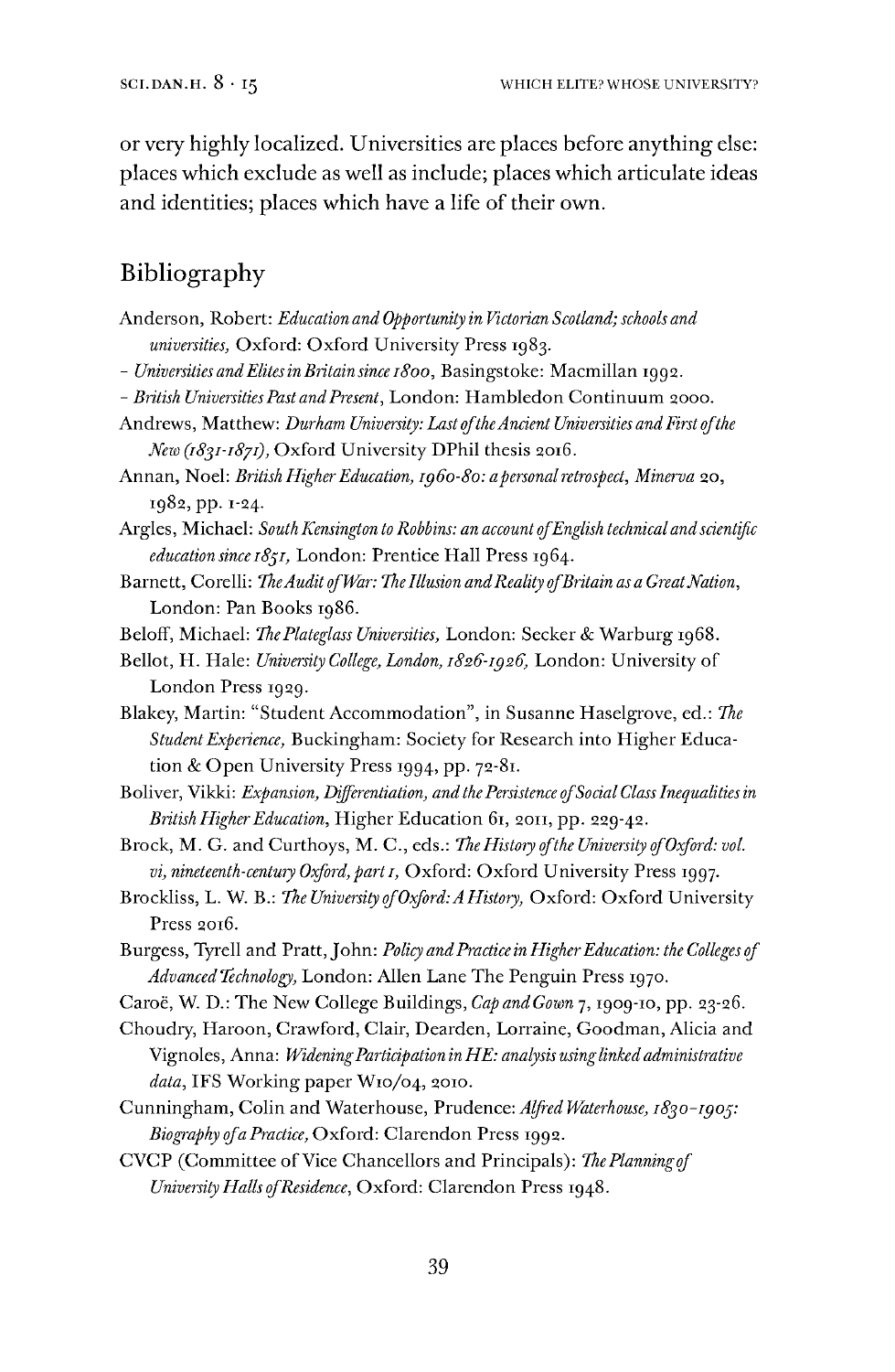- Daiches, David, ed.: *TheldeaofaXewUniversity.TheExperimentinSussex,* London, Deutsch 1964.
- Driver, Christopher: *TheExploding University,* London: Hodder & Stoughton I97I-

Gosden, P. H.J. H.: "The Student Body", in P. H.J. H. Goseden and A. J. Taylor, eds.: *Studiesin theHistory ofa University, To Commemorate the Centenary ofthe University ofLeeds 1874-1974,* Leeds: E. J. Arnold and Sons 1975, pp. 43-82.

Gunn, Simon: "Ritual and Civic Culture in the English Industrial City, c. 1835-1914", in RobertJ. Morris and Richard H. Trainor, eds.: *Urban Governance: Britain and beyond since 1790,* Aidershot: Ashgate 2000, pp. 225-41.

Halsey, A. H.: "Further and Higher Education", in A. H. Halsey and Josephine Webb: *Twentieth-Century SocialTrends,* Basingstoke: Macmillan 2000, pp. 221-53.

- "Admission", in Walter Rüegg, ed.: *A History ofthe University inEurope: Volume4. Universitiessince 1949,* Cambridge: Cambridge University Press 2010, pp. 207-237.

- Jones, David R.: *The Origins ofCivic Universities: Manchester, Leeds, andLiverpool,* London: Routledge 1988.
- Latham, Ian and Swenarton, Mark eds.: *JeremyDixon andEdwardJones: buildings andprojects, 1999-2002,* London: Right Angle 2002.
- Leedham-Green, Elizabeth: *A ConciseHistory ofthe University ofCambridge,* Cambridge: Cambridge University Press 1996.
- Mack Smith, Denis: *The Changing University: a report on Cambridge today,* Encounter 6:5, 1953, pp. 53-8.
- Manchester University Archives 1868/69, OCA/7/1/, Owens College Extension Committee Minutes.
- Mandler, Peter: *Educatingthe nation: II. Universities,* Transactions ofthe Royal Historical Society 25, 2015, pp. 1-26.

Martin, Graham: *From Vision to Reality: themakingofthe University ofKent at Canterbury,* Canterbury: University of Kent at Canterbury 1990.

Maxwell, Robert, Macfarlane, Tim and Bellew, Patrick: *Rick MatherArchitects,* London: Black Dog 2006.

Meller, Helen: *Leisure andthe ChangingCity, 1870-1914,* London: Routledge & Paul 1976.

Morris, R. J.: "Structure, Culture, and Society in British Towns", in Martin Daunton, ed.: *The Cambridge Urban history ofBritain, vol. ii: 1800-1990,* Cambridge: Cambridge University Press 2000, pp. 395-426.

Pratt,John: *ThePolytechnicExperiment, 1969-1992,* Buckingham: Open University Press 1992.

Price, Christopher: Elegant and Democratic: How Will the New English Universities Gel?, *HigherEducation Quarterly* 46,1992, pp. 243-51.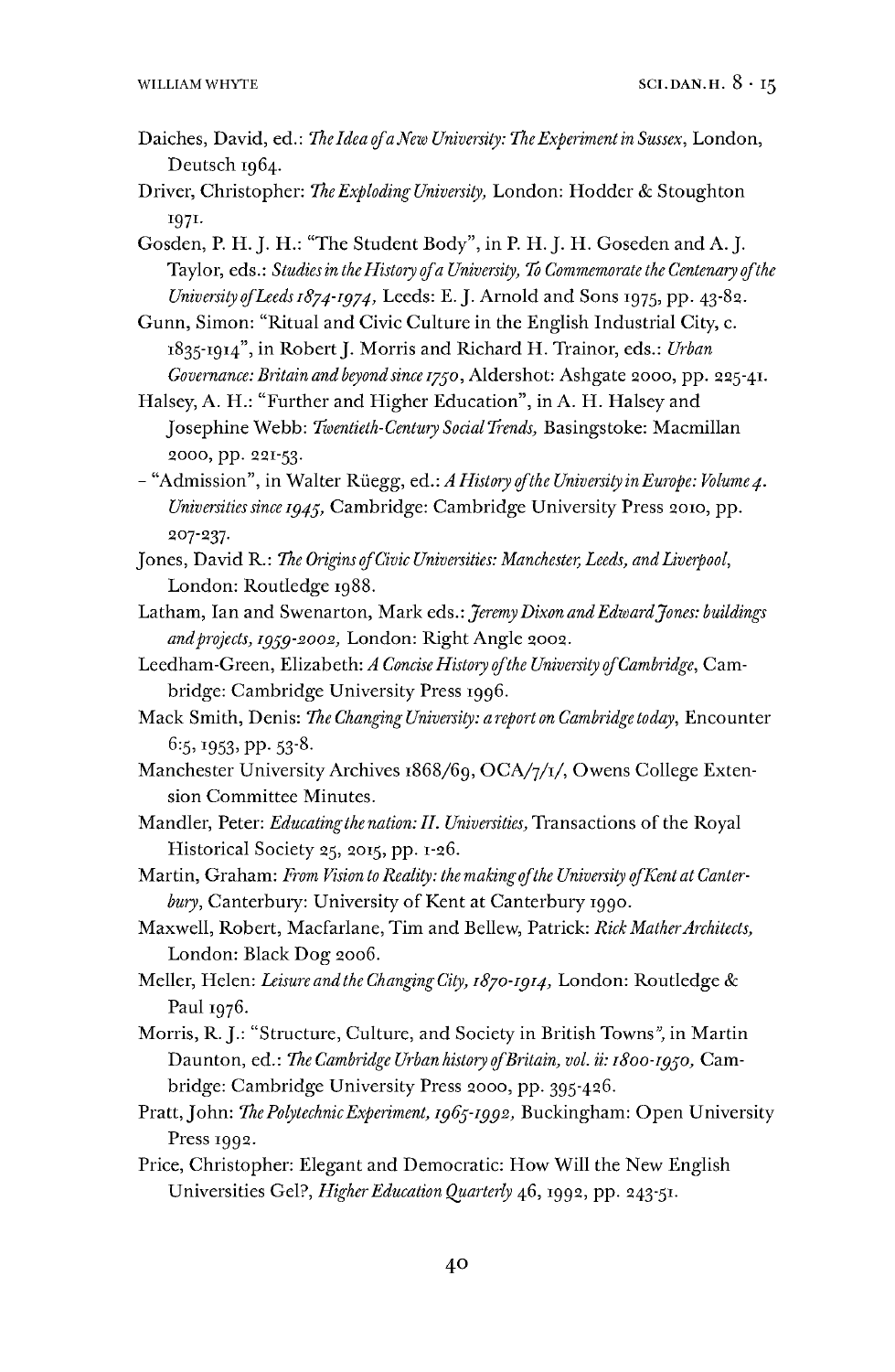- Pullan, Brian and Abendstern, Michele: *A History ofthe University ofManchester, I951'73^* Manchester: Manchester University Press 2000.
- Reay, Diane: A Risky Business? Mature working-class women students and access to higher education, *GenderandEducation* 15, 2003, pp. 301-17,
- and Crozier, Gill and Clayton, John: 'Fitting In' or 'Standing Out': working-class students in UK higher education, *British EducationalResearch Journal* 32, 2009, pp. 1-19,
- and Davies, Jacqueline, David, Miriam, and Ball, Stephen J.: Choices of Degree or Degrees of Choice? Class, 'race', and the higher education choice process, *Sociology* 35, 2001, pp. 855-74,

*Report ofaPublicMeetingheld at the VictoriaRooms, Clifton, on ifofJune 1874, topromote the establishment ofa College ofScience andLiteratureforthe West ofEngland andSouth Wales, Bristol: Jefferies 1874.* 

Ringer, Fritz: "Admission", in Walter Rüegg, ed.: *A History ofthe University in Europe: Volume3. Universitiesin theNineteenth and early twentieth centuries (1800- I945),* Cambridge: Cambridge University Press 2004, pp. 233-268.

- Roberts, Robert: *The Classic Slum,* London: Penguin 1971.
- Rothblatt, Sheldon: How Elite?, *OxfordReview ofEducation* 32:1, 2006, pp. 127-145-
- Rubinstein, W. D.: *Wealth, Elites, andtheClassStructure ofModernBritain,* Past and Present 76:1, 1977, pp. 99-126.
- Rustin, Michael: The Idea of the Popular University: a historical perspective, in Janet Finch and Michael Rustin, eds.: *A Degree ofChoice: education after eighteen,* Harmondsworth: Penguin 1986, pp. 17-66

Sanderson, Michael: The English Civic Universities and the 'Industrial Spirit', 1870-1914, *HistoricalResearch* 61,1988, pp. 90-104.

Schwarz, Leonard: "The Escape from the Hinterland, 1945-80", in Eric Ives, Diane Drummond and Leonard Schwartz: *TheFirstCivic University: Birmingham, 1880-1980,* Birmingham: Birmingham University Press 2000, pp. 375-88.

- Scott, Peter: *The Meanings ofMassHigherEducation,* Buckingham: Society for Research into Higher Education & Open University Press 1995.
- *MassHigherEducation -TenTears On,* Perspectives 9, 2005, pp. 68-73.

Searby, Peter: *A History ofthe University ofCambridge: vol. Hi, 1730-1870,* Cambridge: Cambridge University Press 1997.

- Shattock, Michael: *The Tranformation ofthe Civic Universities,* History ofEducation 31, 2002, pp. 623-34,
- *- MakingPolicy in HigherEducation 1943-2011,* Maidenhead: Open University Press 2012.
- Smith, Goldwin: University Extension, *Fortnightly Review* 23, 1878, pp. 85-93.

Southgate, Donald: *UniversityEducation in Dundee: a Centenary History,* Edinburgh: Edinburgh university Press for the University of Dundee 1982.